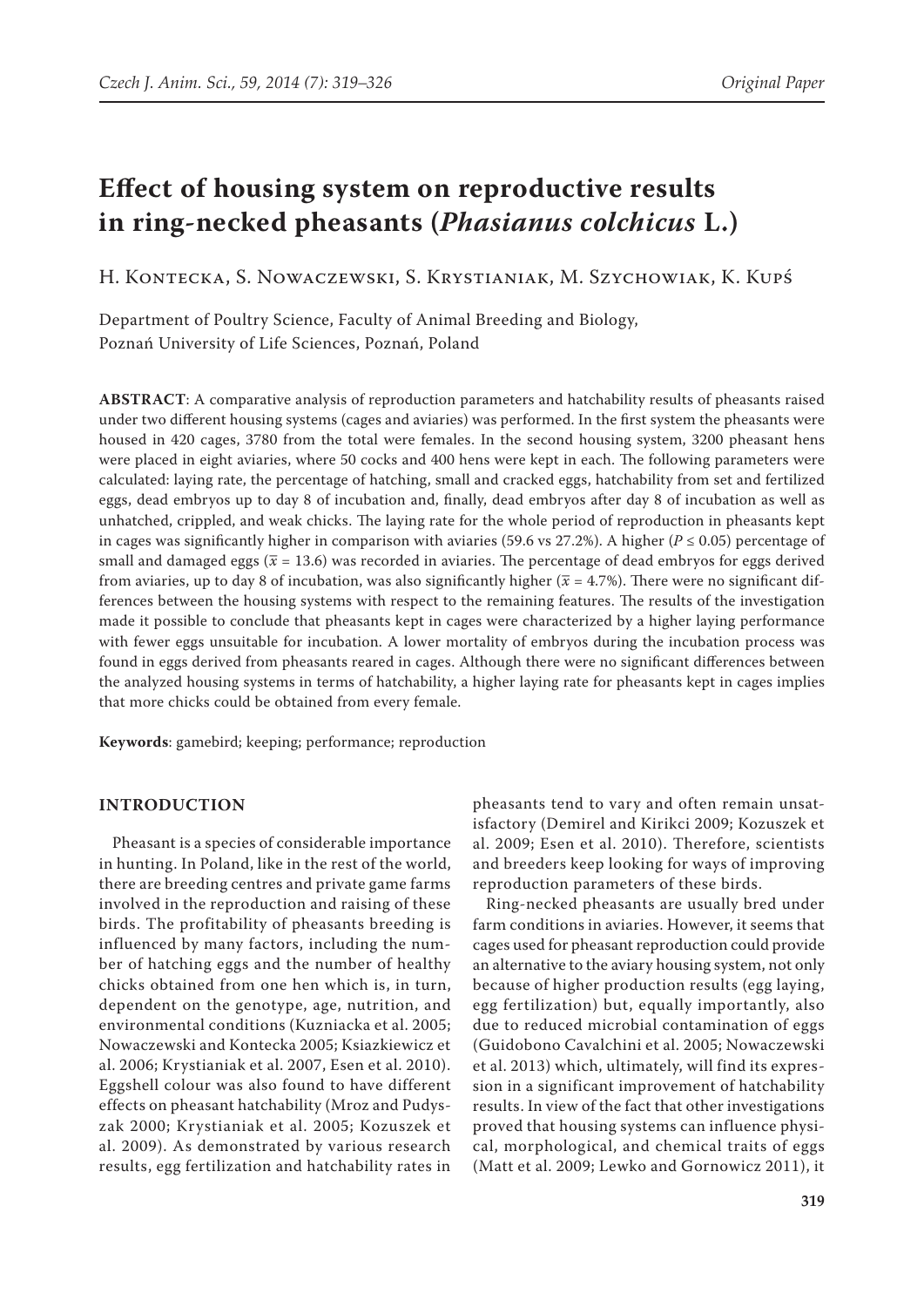could also mean that those housing systems are important for the reproductive performance in an indirect manner. For example, by comparing two very different housing systems of laying hens (cage and organic), Kucukyilmaz et al. (2012) observed a significant impact of these systems on egg weight and deformation as well as on feed intake and feed conversion ratio (FCR). On the other hand, the effect of the applied housing system on hatchability results in Japanese quail were analyzed by Roshdy et al. (2010). Among other things, these authors found that lower, earlier mortality of embryos occurred during incubation of eggs obtained from birds kept on litter during the reproductive period. Worse results were observed in cages.

Bearing in mind the above remarks and the fact that cage housing systems used in pheasants can contribute to increased economic benefits associated with the reproduction of these birds, the investigations undertaken aimed at providing a comparative analysis of two housing systems, in terms of reproduction parameters and hatchability results in pheasants.

## **MATERIAL AND METHODS**

The experimental material used consisted of pheasants in their first reproductive season, kept on a commercial farm in two different housing systems – cages and aviaries. In the first system, birds were kept outdoors, in cages of the following size: 1.5 m length  $\times$  1.5 m width  $\times$  0.5 m height. Behind each cage, there was a trough, an extension of wired floor, where laid eggs could roll. Each cage had an area of 2.25  $\mathrm{m}^2$  and was equipped with two nipple drinkers together with an automatic feeder (40 cm long, i.e. 4.0 cm of feeder edge per bird). A natural mating system (harem) was also used in each cage consisting of one male and nine females. Stock density per unit area was  $4.4$  birds/m<sup>2</sup>. From the 420 analyzed cages, the total of 3780 pheasants were female. In the case of the second housing system (aviaries), 3200 pheasant hens were placed in eight aviaries. In each aviary of  $900 \text{ m}^2$  area, 50 cocks and 400 hens were kept. Sex ratio and stock density was 1 male : 8 females and 0.5 birds/ $m^2$ , respectively. The fenced aviaries were planted with a mixture of colza, sunflower, and Jerusalem artichoke. In all of them, there were 18 semi-automatic feeders (5.3 cm of feeder edge per bird) and 2 round drinkers (0.5 cm of drinker edge per bird).

In both housing systems, a lighting program was used providing 16–17 h of light daily during the months of reproduction. All pheasants were fed *ad libitum* with the same complete diets (Table 1).

The laying period lasted from March 8<sup>th</sup> till July 8<sup>th</sup> (18 weeks). Egg collection from pheasants kept in cages and aviaries was made manually twice a day at 7:00 and at 15:00 h. After each collection, the total number of eggs obtained from pheasants kept in each housing system was recorded. Eggs that were too small or damaged were rejected.

The collected eggs were disinfected with an air ionizer (Dezoster; HIVUS s.r.o., Žilina, Slovakia). Then, the hatching eggs were stored for eight days on setting trays at the temperature of 10–12°C with relative air humidity of 65–70%. Next, they were placed in the incubator every 8 days. In the setting (23 days) compartment, the temperature and relative air humidity were kept at 37.7°C and 52% whereas in the hatching compartment (last 2 days), the above-mentioned parameters were 37.6°C and 60–80%, respectively.

On day 8 of incubation, the eggs were candled to eliminate unfertilized eggs and dead embryos. After incubation, the number of unhatched, crippled, and weak chicks was recorded. In total, 12 hatchings were conducted in which 183 199 and 49 914 eggs came from cages and aviaries, respectively.

Table 1. Ingredients and chemical composition of diet

| Ingredients (%)           |      |
|---------------------------|------|
| Maize                     | 45.0 |
| Wheat                     | 10.0 |
| Rapeseed meal             | 5.0  |
| Sunflower meal            | 5.0  |
| Soybean meal              | 19.5 |
| Animal fat                | 4.5  |
| Limestone                 | 7.0  |
| Concentrate (with Premix) | 4.0  |
| Analyses per 1 kg diet    |      |
| Metabolizable energy (MJ) | 11.7 |
| Crude protein (%)         | 18.0 |
| Crude fibre (%)           | 5.0  |
| Ca (%)                    | 3.05 |
| $P(\%)$                   | 0.42 |
| Na(%)                     | 0.14 |
| NaCl $(%)$                | 0.45 |
| Lysine $(\%)$             | 0.93 |
| Methionine (%)            | 0.42 |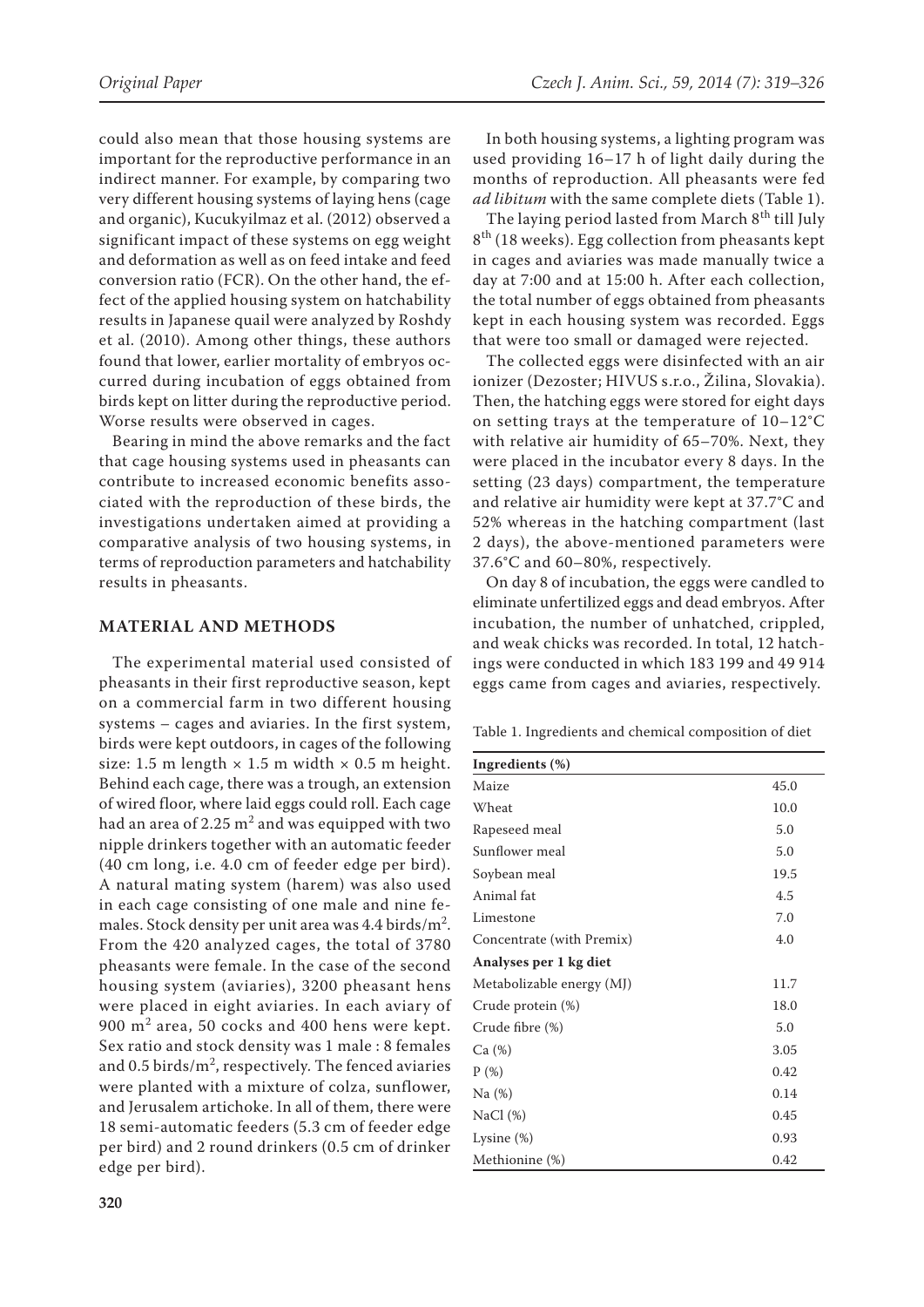On the basis of the collected data, the following parameters were calculated (%): laying rate; hatching, small and cracked eggs; hatchability from set and fertilized eggs; dead embryos up to day 8 of incubation; unhatched, crippled, and weak chicks as well as dead embryos after day 8 of incubation.

Statistical calculations were conducted with the assistance of the SAS (Statistical Analysis System, Version 9.2, 2011). Mean values  $(\overline{x})$  as well as the standard error of means (SEM) were calculated for all traits. In order to verify the significance of differences between the systems with respect to the analyzed features, the Student's *t*-test was used.

Changes in trait values (dead embryos, unhatched, crippled, and weak chicks as well as hatchability results) in relation to the age of pheasants were presented in the form of regression equations and were used to plot trait linear trend-cycle according to the formula given by Zajac (1988):

 $y_t = a \pm b_t$ 

where:

- *a* = trait value at zero period
- $b =$  directional factor expressing the increasing or decreasing the value of the trait
- $t =$  time expressed for consecutive weeks/hatchings

## **RESULTS**

Egg laying for both of the pheasant flocks began during the first decade of March and ended on July  $8<sup>th</sup>$ . For a period of 18 weeks, egg production of pheasants reared in cages was higher than of those reared in aviaries (Figure 1). The peak of the laying period in both housing systems was reached during week 7 of reproduction but for pheasants kept in aviaries the peak was shorter and lasted for about one week. Significant differences were also observed in the number of eggs laid during that period. The rate of laying eggs in pheasants reared in cages, at their production peak, was about 85%, while for those in aviaries, the value of this trait did not exceed 60%. After 13 weeks of reproduction, a very low laying rate was observed in aviaries (below 15%). On the other hand, pheasants in cages were characterized by more than 70% egg production in week 14 of laying. In this housing system, the value of this trait fell below 10% only at the end of week 16.

As shown in Table 2, for the whole reproductive period of pheasants kept in cages, the average laying rate was significantly higher (by about 32 percentage units) than for those kept in aviaries. Even though pheasants in cages were characterized by a higher number of hatching eggs (by about 3.7 percentage units), this difference was not confirmed statistically. A significantly higher percentage of small and cracked eggs was recorded for aviaries.

The percentage of dead embryos, up to day 8 of incubation (Table 2), was significantly higher (by more than 2.0 percentage units) in eggs from aviaries. Figure 2 shows the change in the value of this trait during the reproductive season. In both housing systems, the statistically significant



Figure 1. Lying rate of pheasants kept in different housing systems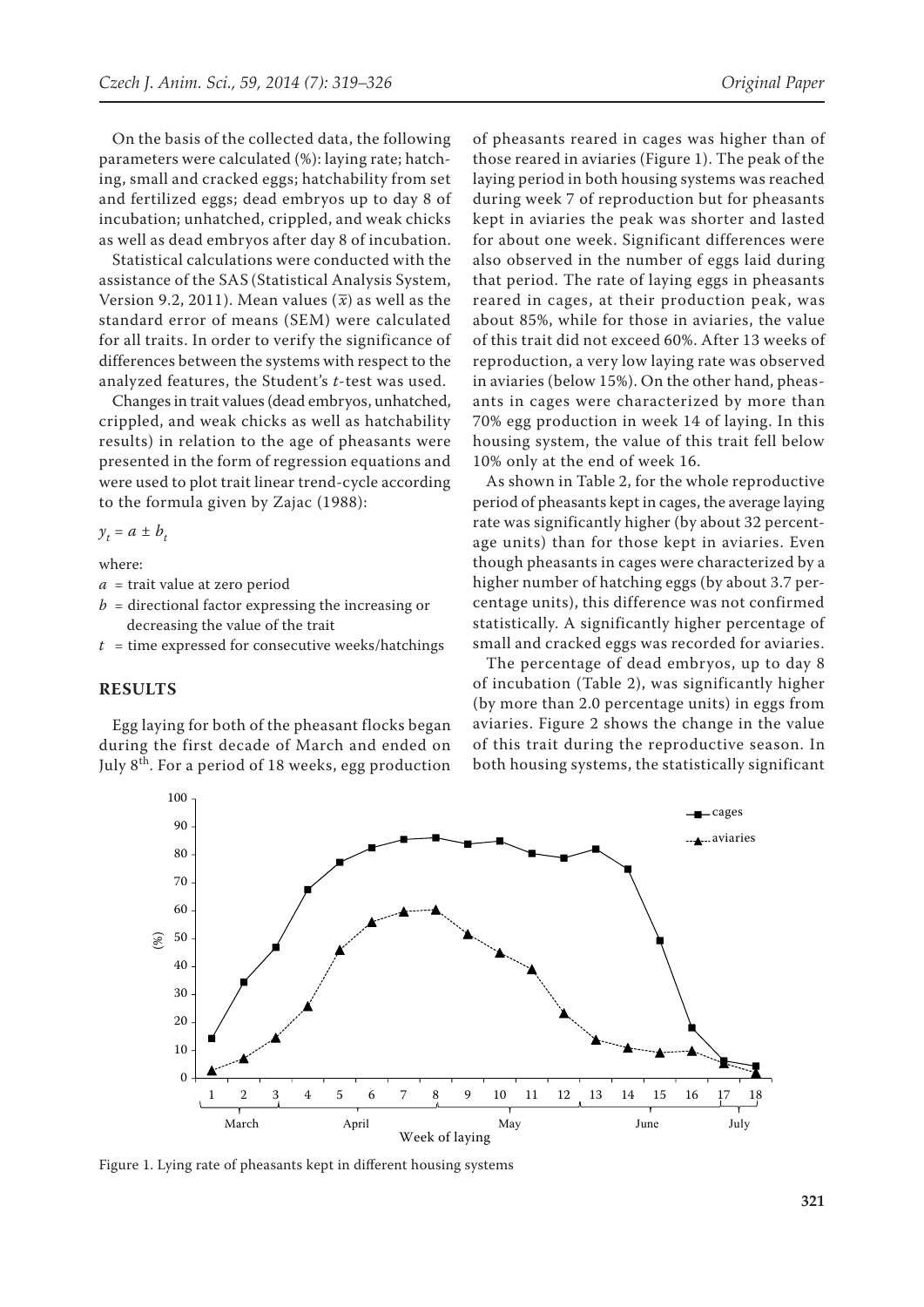|                                                                       | Housing system |            |          |            |
|-----------------------------------------------------------------------|----------------|------------|----------|------------|
| Trait                                                                 | cage           |            | aviary   |            |
|                                                                       | mean           | <b>SEM</b> | mean     | <b>SEM</b> |
| Laying rate                                                           | 59.59*         | 2.59       | $27.23*$ | 1.88       |
| Hatching eggs                                                         | 90.08          | 1.36       | 86.43    | 1.19       |
| Small eggs                                                            | $5.49*$        | 0.43       | $6.50*$  | 0.54       |
| Cracked eggs                                                          | $4.43*$        | 0.24       | $7.07*$  | 0.24       |
| Dead embryos until day 8 of incubation                                | $2.67*$        | 0.31       | $4.74*$  | 0.55       |
| Dead embryos after day 8 of incubation, unhatched and crippled chicks | 18.18          | 0.73       | 18.44    | 1.24       |
| Hatchability from set eggs                                            | 61.74          | 3.79       | 63.02    | 1.69       |
| Hatchability from fertilized eggs                                     | 79.06          | 0.87       | 76.98    | 1.45       |

Table 2. Performance and hatchability results (%) of pheasants kept in different housing systems

SEM = standard error of the means

\*mean values in rows differ significantly ( $P \le 0.05$ )

trend-cycle was positive and the only difference became apparent in a higher directional factor in the cage system. With regard to eggs of this system, the highest number of dead embryos, up to day 8 of incubation, was obtained on the  $5<sup>th</sup>$  hatching taking place in mid-May ( $\bar{x}$  = 4.6%). For aviaries, the highest value of this trait was found to occur between the 8<sup>th</sup> and 10<sup>th</sup> hatching ( $\bar{x}$  = 7.3%).

The percentage of dead embryos, coupled with the number of unhatched and crippled chicks after day 8 of incubation, was similar in both groups of pheasants and its value did not differ significantly (Table 2). The research did not prove that the value of the feature mentioned increased significantly in both housing systems with the 12 subsequent hatchings (pheasants' age) even if the values of the directional factors were positive (Figure 3).

Although pheasants kept in aviaries were characterized by higher hatchability from set eggs (by 1.3 percentage units on average), this difference remained unconfirmed statistically (Table 2). During the reproductive period (Figure 4), the values of this trait for pheasants reared in aviaries ranged 50.7–70.8% and were not as diverse as in the case of eggs obtained from cages (36.2–74.6%). It was also found that hatchability from set eggs



Figure 2. Trend-cycle of dead embryos up to day 8 of incubation in pheasants in following hatchings \*statistically significant trend-cycle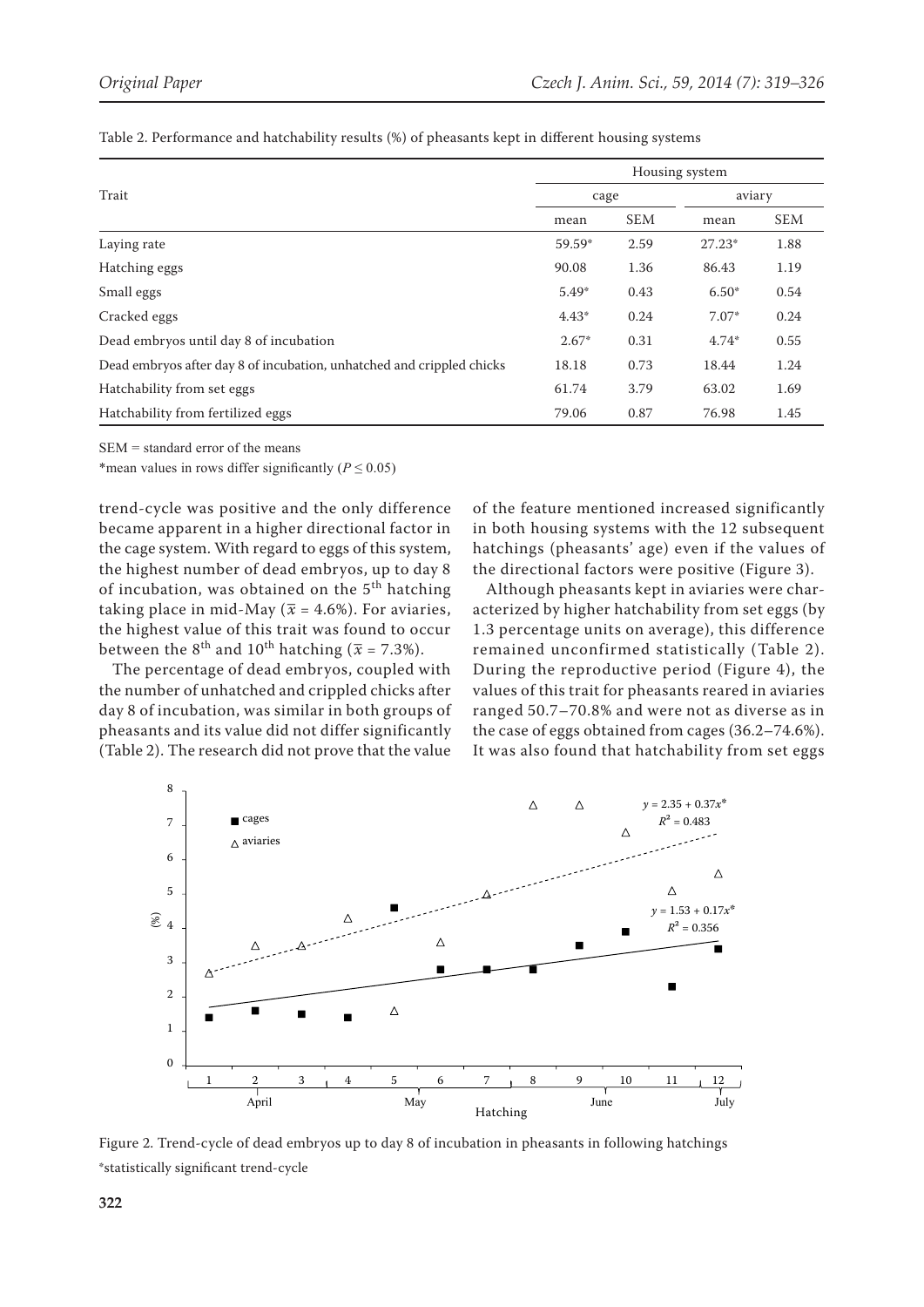

Figure 3. Trend-cycle of dead embryos after day 8 of incubation, unhatched, crippled, and weak chicks in pheasants in following hatchings

decreased in successive hatchings for both housing systems (negative directional factor of the trend-cycles). It should be emphasized that for pheasants reared in cages, mean values of this trait were higher from the  $2<sup>nd</sup>$  to the 9<sup>th</sup> hatching (April–June). The research demonstrated (Table 2) that the average hatchability from fertilized eggs laid by females kept in cages was better in comparison with those kept in aviaries (by more than 2.0 percentage units), and the difference

remained statistically non-significant as well. As with the previous analyzed feature, hatchability from fertilized eggs was characterized by a negative trend-cycle. In the case of the aviary housing system, it was statistically significant (Figure 5).

Table 3 summarizes the reproduction results of both pheasant stocks. It is noteworthy that the total number of chicks obtained per female kept in cages was shown to be twice as high as with the aviary system.



Figure 4. Trend-cycle of hatchability from set eggs in pheasants in following hatchings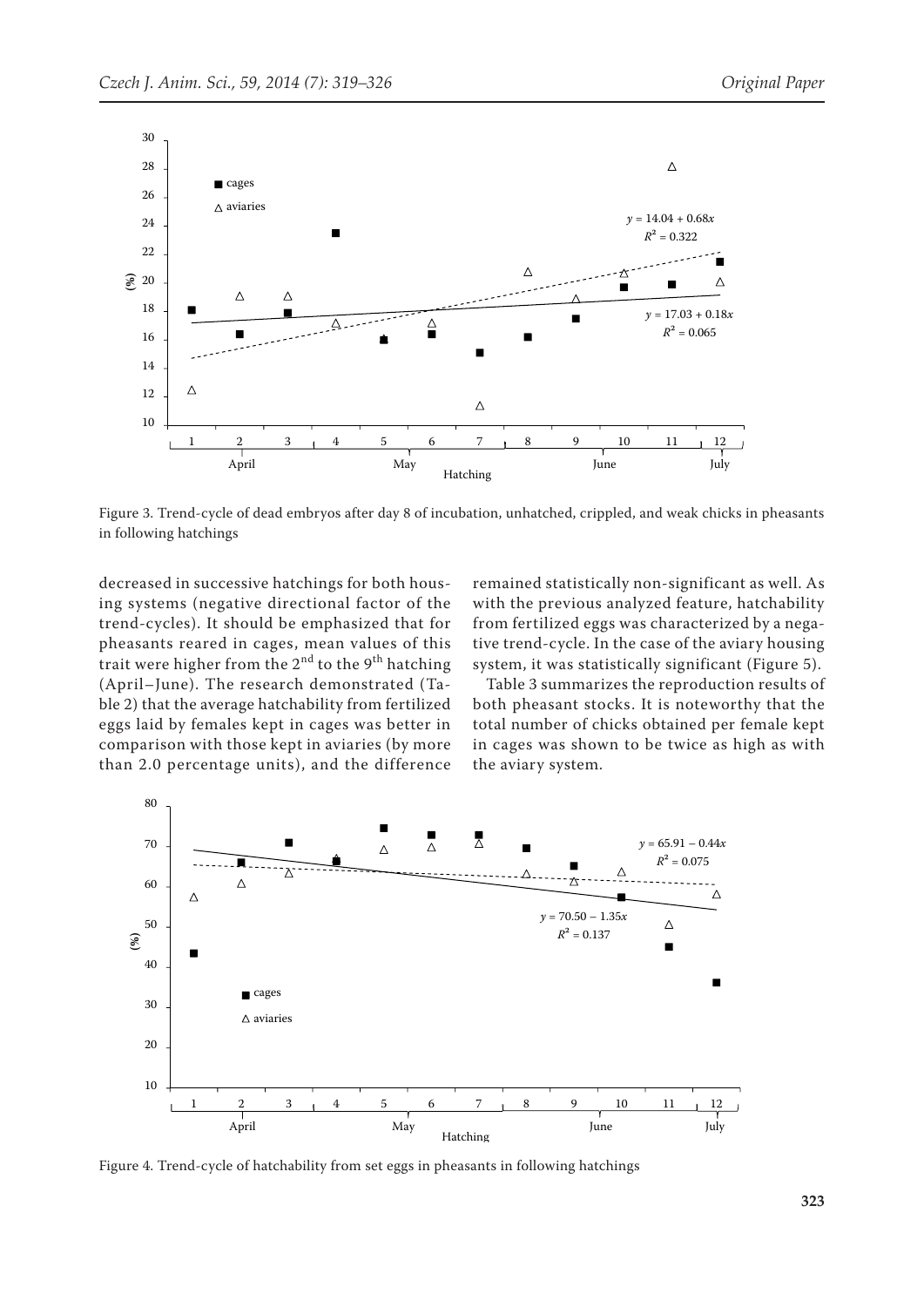

Figure 5. Trend-cycle of hatchability from fertilized eggs in pheasants in following hatchings \*statistically significant trend-cycle

### **DISCUSSION**

Egg production in pheasants kept in cages was definitely higher. It is difficult to determine which factors exerted a key influence. It is possible that pheasants kept in aviaries had more possibilities for various activities and, consequently, birds reared in this system had to use up more energy from feed for living/moving than for production. Another hypothesis may be to lay eggs in aviaries (environment very close to natural) in a broodable number, despite the gradual, daily pick-up. This is evidenced, among others, by Krystianiak et al. (2007). The authors observed that pheasant hens in aviaries had average number of eggs in one clutch between 3 and 13.5.

In the period lasting roughly from week 5 to the end of week 11, the value of this feature was at its highest level (80–86%). Kuzniacka et al.

Table 3. Reproduction results of pheasants kept in different housing systems

| Summary                | Cage    | Aviary  |
|------------------------|---------|---------|
| Initial number of hens | 3780    | 3 200   |
| Hatching eggs $(n)$    | 183 199 | 49 9 14 |
| Helthy chicks $(n)$    | 113 107 | 31 455  |
| Eggs per hen $(n)$     | 48.5    | 15.6    |
| Chicks per hen $(n)$   | 29.9    | 9.8     |

(2005) also reported a high laying rate of pheasants at the peak of production. The fact that the reproductive performance of this species can vary was confirmed by Krystianiak et al. (2007). The authors found that the highest egg laying value was obtained between weeks 3–9 of egg production and in this period, this value fluctuated around 70%. On the other hand, Suchy et al. (2008) reported much worse egg production results in pheasants. The average laying rate was only 44.3% during the 14 weeks of reproduction. The highest value of the feature was found to occur between weeks 2 and 8 (50–55%) by the above-mentioned authors. Such low results are difficult to explain because in their experiment, a similar stock density and nutrition (nutrient content) was exploited as in this study. Lack of light stimulation could play an important role in this regard. Unfortunately, the authors failed to mention the employed lighting program. In fact, in later studies carried out by Ozbey et al. (2011), a low laying rate ( $\bar{x}$  = 45.9%) for pheasants kept in cages was obtained when artificial light stimulation was not used. On the other hand, Kirikci et al. (2003), by comparing the egg production in pheasants kept in both cages and aviaries, observed a lower laying rate in the latter housing system (19.4%). In the study, the average value of this trait in pheasants kept in aviaries was low (about 27.2%) but different results were obtained by Nowaczewski and Kontecka (2005). During 11 weeks of the experiment (April–June),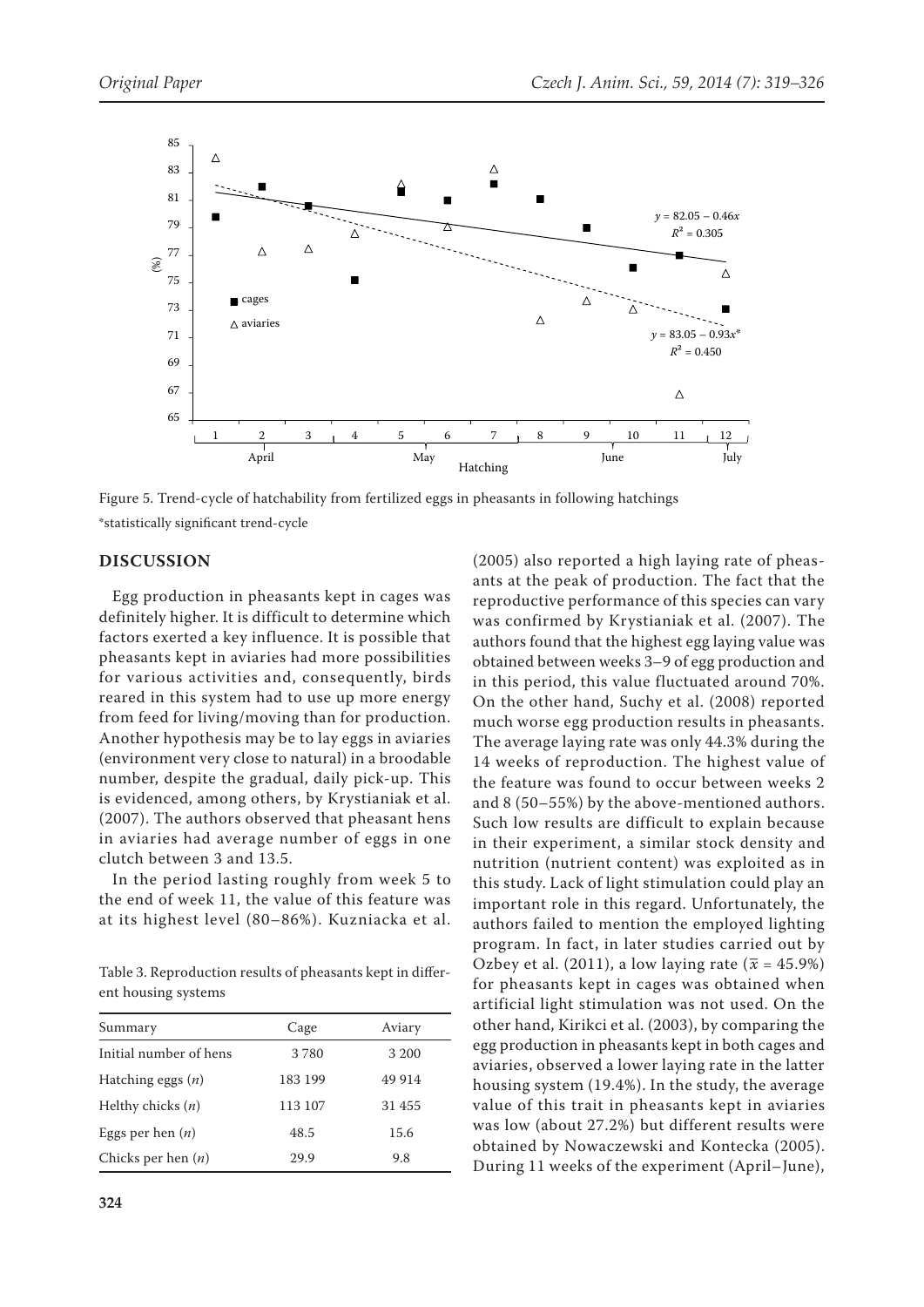they recorded a higher egg production ( $\bar{x}$  = 80%) in pheasants reared in aviaries but in this case, birds were kept in small aviaries where a harem mating system was used (1 male to 8 females). Therefore, it seems that even within the aviary housing system, the size of the bird flock and the space they use can be important for egg production results.

The effect of the housing system on the laying rate was also shown in other poultry species. Kucukyilmaz et al. (2012) analyzed two hybrids of laying hens (white and brown) in different housing systems (organic and cage). The white birds kept in cages were characterized by a higher value of the feature. In another experiment, as in this study, a better egg production was found in caged hens than in free range hens (Hughes and Dun after Ledvinka et al. 2012).

More pheasant eggs with abnormal weight (too small) and damaged shells were found in aviaries  $(\bar{x}$  =13.6%). This seems obvious because in cages, eggs rolled down slowly along the above-mentioned trough and, therefore, birds lost contact with them quite quickly. Similar results in this species were obtained by Kirikci et al. (2003). They observed a lower number of damaged eggs (by about 7.7 percentage units) in the cage housing system. Probably, the eggs laid in aviaries kept on the ground were still vulnerable to various kinds of damage. Different results were obtained in laying hens (De Reu et al. 2009; Kucukyilmaz et al. 2012).

As far as embryo mortality during incubation is concerned, statistically significant differences between the housing systems were observed only up to day 8 of incubation. A higher value of the trait was found in eggs laid by birds reared in aviaries. Deeming et al. (2011) reported approximately 5% mortality in pheasant embryos for eggs laid in aviaries, up to day 4 of incubation. On the other hand, in eggs obtained from the aviary housing system, Ipek et al. (2006) analyzed a number of dead pheasant embryos throughout the whole period of incubation in great detail. Contrary to the study, the authors noted a higher mortality in embryos till day 8 of incubation (7–8%). With the passage of the reproductive season, the value of this trait increased in the research. A similar relationship was observed in pheasants by Kuzniacka et al. (2005). In the literature, there are no publications about embryo mortality in eggs derived from pheasant hens kept in cages. In the study, the significantly lower value of this feature (up to day 8 of embryogenesis) in eggs laid by females reared in cages can be associated with

a lower microbial contamination of these eggs. In fact, the results of the experiment conducted by De Reu et al. (2005) confirm this statement. They reported a lower egg contamination (aerobic bacteria) of laying hens when birds were kept in cages instead of aviaries. Nowaczewski et al. (2013) also conducted microbiological experiments on pheasants. The authors clearly showed that lower numbers of bacteria and fungi were present in eggs derived from cages than from aviaries.

Although, there were no differences between the housing systems in terms of hatchability, slightly higher results were obtained in cages as far as fertilized eggs are concerned. Moreover, with the passage of the period of reproduction, a significant decline in the value of this feature was observed only in females kept in aviaries. Deeming et al. (2011) analyzed the results of pheasant hatchability for set eggs laid during 10 weeks of reproduction. They reported a higher value for the parameter (69–70%) in comparison with the result obtained in the study for both housing systems. The authors also observed a rapid decline of this feature after week 6 of laying. In the research, it occurred just after weeks 7 or 8 (May/June). On the other hand, Ozbey et al. (2011) conducted an experiment on pheasants kept in cages and observed a slightly lower hatchability value from fertilized eggs  $(\bar{x}$  = 72.2%) as compared to the results presented in the current study for the same housing system. Kirikci et al. (2003) demonstrated that pheasant hatchability of fertilized eggs was worse in aviaries than in cages but, in this case, in contrast to the results of this research, the difference was really high (12.9 percentage units).

### **CONCLUSION**

The results of the investigation indicate that pheasants kept in cages could be characterized by a higher laying performance and also by fewer eggs unsuitable for incubation. Although, there were no significant differences between the housing systems in terms of hatchability, a higher laying rate of pheasants kept in cages could result in more chicks to be obtained from every female.

### **REFERENCES**

Deeming D.C., Hodges H.R., Cooper J.J. (2011): Effect of sight barriers in pens of breeding ring-necked pheasants (*Phasianus colchicus*) II. Reproductive parameters. British Poultry Science, 52, 415–422.